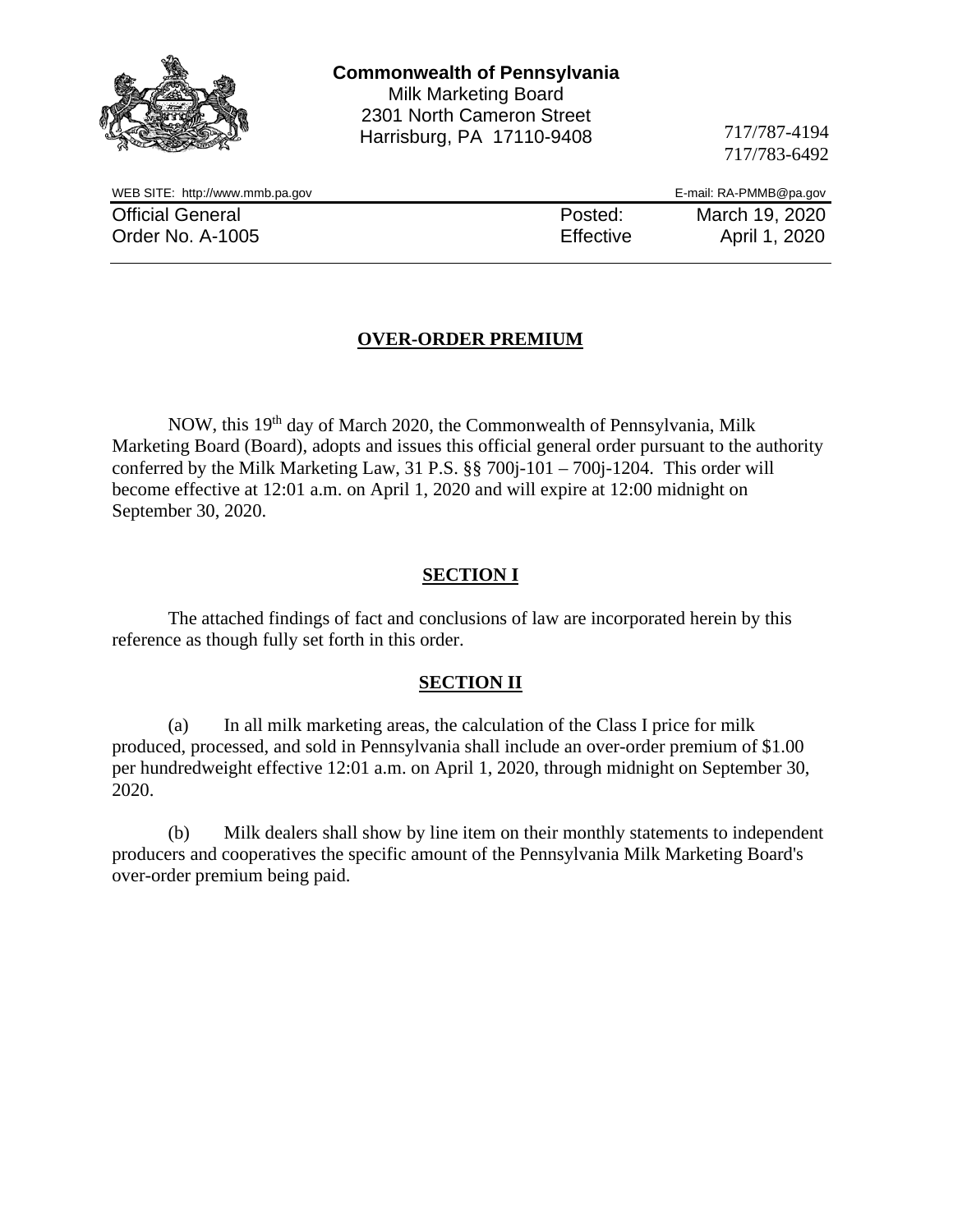## **SECTION III**

All parts of Official General Order A-893 not inconsistent with this order shall continue in effect.

#### PENNSYLVANIA MILK MARKETING BOARD

\_\_\_\_\_\_\_\_\_\_\_\_\_\_\_\_\_\_\_\_\_\_\_\_\_\_\_\_\_\_\_\_\_\_\_\_\_\_\_\_

\_\_\_\_\_\_\_\_\_\_\_\_\_\_\_\_\_\_\_\_\_\_\_\_\_\_\_\_\_\_\_\_\_\_\_\_\_\_\_\_\_

Polet MBailey

Robert N. Barley, Chairman

Jomes a Van Blanon

James A. Van Blarcom, Member

Carol a. Hardbærger

Carol A. Hardbarger, PhD, Consumer Member

\_\_\_\_\_\_\_\_\_\_\_\_\_\_\_\_\_\_\_\_\_\_\_\_\_\_\_\_\_\_\_\_\_\_\_\_\_\_\_\_\_

Date: March 19, 2020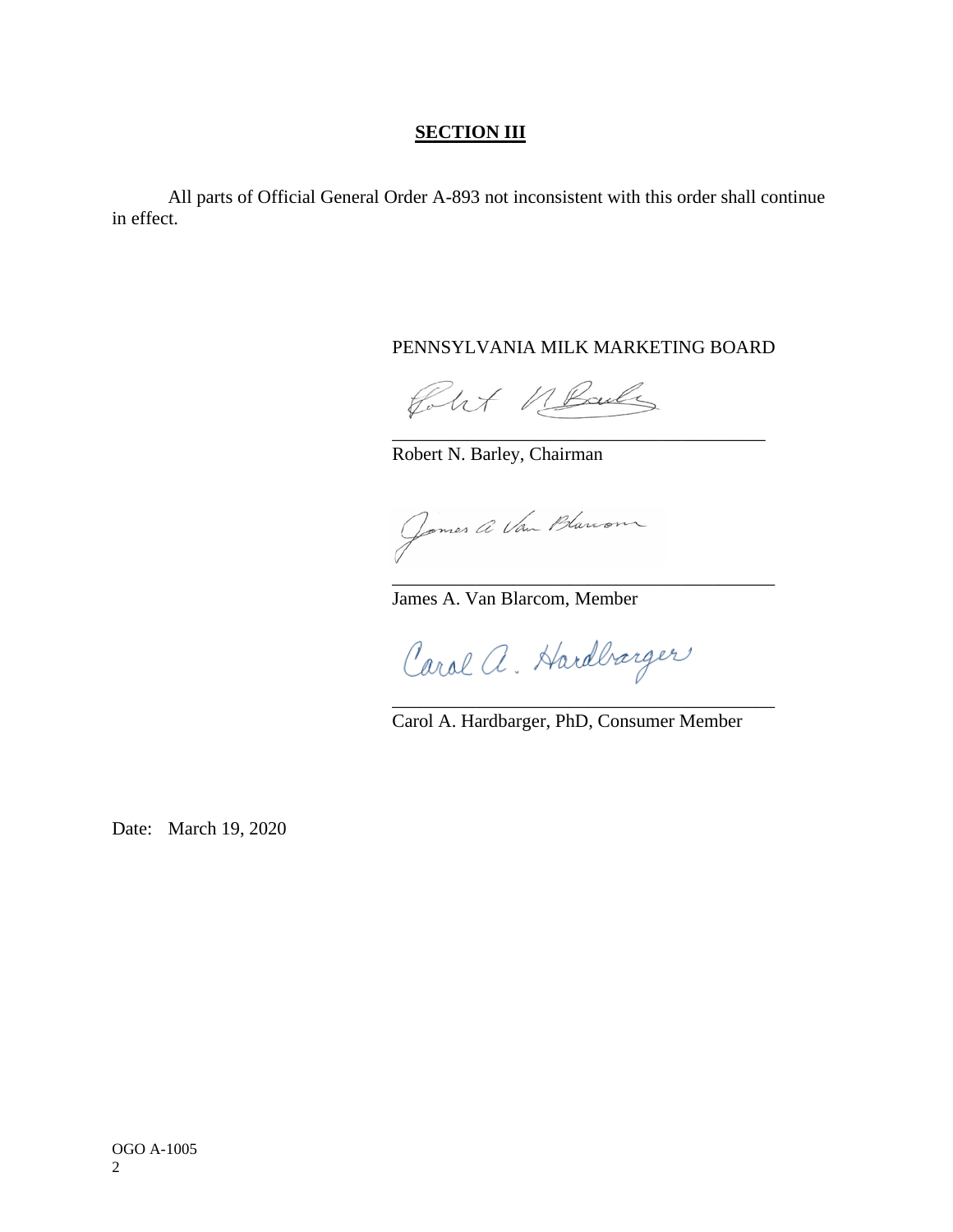## **FINDINGS OF FACT AND CONCLUSIONS OF LAW OVER-ORDER PREMIUM HEARING March 4, 2020**

#### FINDINGS OF FACT

- 1. On March 4, 2020, the Pennsylvania Milk Marketing Board ("Board") held a hearing for all milk marketing areas to receive testimony and evidence concerning the level and duration of the over-order premium.
- 2. Notice of the hearing was published at 50 Pennsylvania Bulletin 622 on January 25, 2020, and was mailed to those who have requested mailed notice of Board hearings by means of Bulletin No. 1569, dated January 9, 2020.
- 3. Dean Ellinwood testified on behalf of the Pennsylvania Association of Dairy Cooperatives ("PADC") as an expert in raw milk marketing, procurement from producers, and sales to handlers. PADC consists of Dairy Farmers of America, Inc., Lanco Dairy Farms Co-op, Inc., Land O'Lakes, Inc., and Maryland & Virginia Milk Producers' Cooperative Association, Inc. Approximately 3,500 Pennsylvania dairy farmers market their milk through PADC members. Mr. Ellinwood recommended that the over-order premium be set at \$1.00 per hundredweight for the period April 1, 2020, through September 30, 2020.
- 4. Mr. Ellinwood testified that Pennsylvania farm milk production declined 572 million pounds in 2019, while New York milk production increased 235 million pounds and Vermont milk production increased 14 million pounds. He noted, though, that milk production per cow had increased 50 pounds in Pennsylvania between December 2018 and December 2019. Mr. Ellinwood also testified that the number of Pennsylvania farms marketed by PADC declined from 3,931 as of December 31, 2018, to 3,494 as of December 31, 2019. Mr. Ellinwood further testified that the number of dairy farms overall in Pennsylvania declined in 2019 and that the farm losses were disproportionately among smaller farms.
- 5. Mr. Ellinwood's testimony regarding Federal Order 1 Class III and Class IV prices indicated that, based on Chicago Mercantile Exchange futures prices as of February 28, 2020, first half 2020 milk prices may not be as high as earlier anticipated. Mr. Ellinwood testified that Class I milk sales in Federal Order 1 and in Pennsylvania continue to decline.
- 6. Mr. Ellinwood testified that the market directly to Pennsylvania's west increased its premium \$0.25 per hundredweight on April 1, 2019, when the Pennsylvania over-order premium was increased \$0.25 per hundredweight. He also testified that the Dairy Cooperative Marketing Agency in the southeast United States market was increasing its Class I premium to \$1.10 per hundredweight effective April 1, 2020.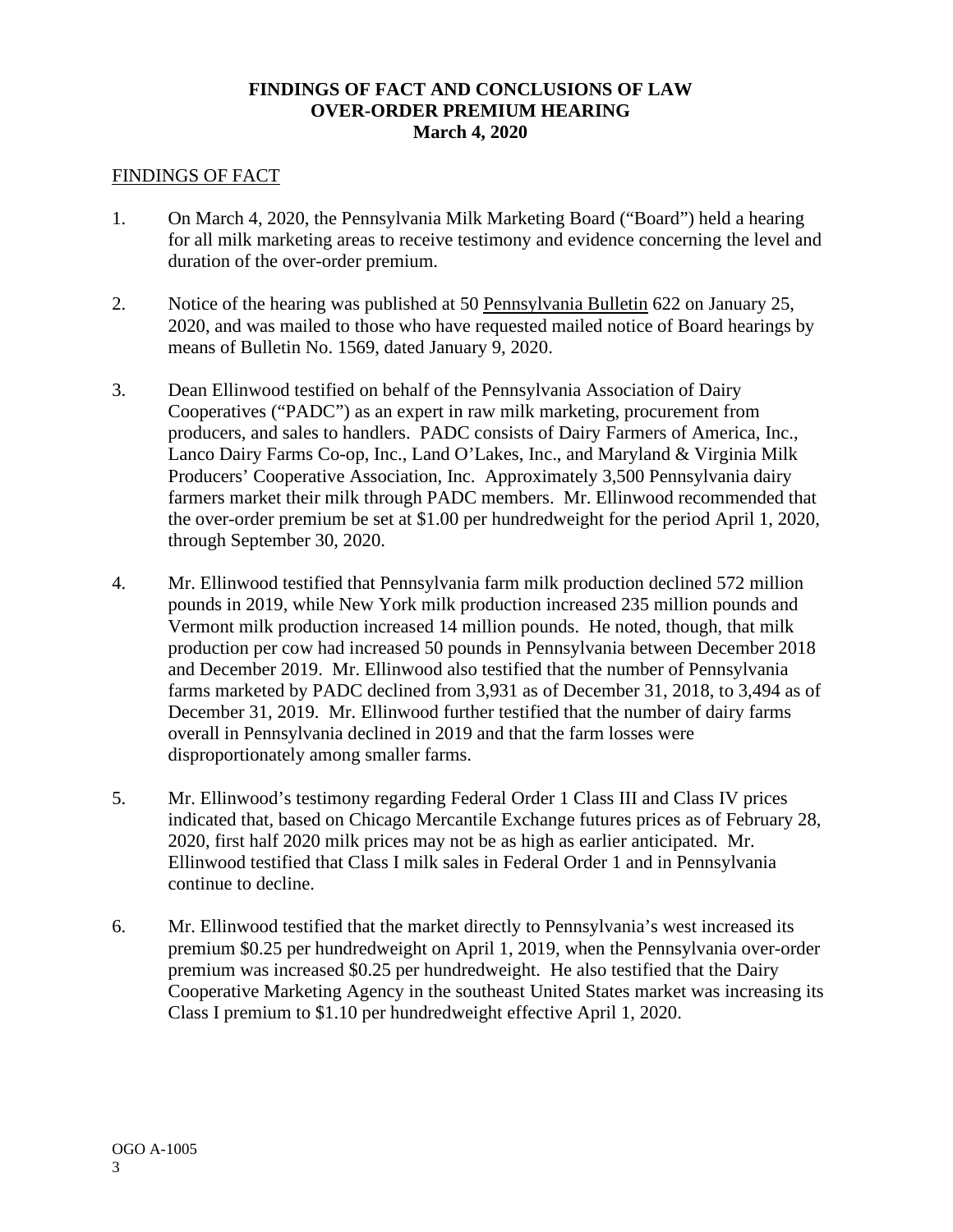- 7. Michael Volinskie testified on behalf of Pennsylvania Farm Bureau as an expert in farm accounting and farm and dairy business analysis. Mr. Volinskie is manager of MSC Business Services ("MSC"). MSC provides services to farmers to assist them economically manage their farm operations, including business analysis and benchmarking. As part of these services, MSC provides historical cost of production figures and projections. Mr. Volinskie recommended setting the over-order premium at \$1.00 per hundredweight for six months.
- 8. Mr. Volinskie's testimony for this hearing, with the exception of his conclusion, was the same as his testimony at the September 4, 2019, hearing. Based on Mr. Volinskie's testimony, the Board made the following findings of fact in Official General Order A-1003, which we adopt for this order:

a. Mr. Volinskie testified that during the period 2011 through 2018, MSC-client dairy farms experienced appreciable annual incomes from dairy production in only three of those eight years. Mr. Volinskie testified that a "dismal financial trend" for MSC-client dairy farms that began in 2015 and 2016 continued in a "very acute way" in 2018 with average losses worse than in 2016. He observed that 2016 was the year that many financial experts highlight as being extremely bad for dairy farmers during the recent economic downturn. 2018 was the fourth straight year that average MSC-client dairy farms failed to show an annual profit. Mr. Volinskie testified that in 2018 MSC-client dairy farms experienced both lower prices and higher costs than in 2016. Mr. Volinskie testified that considering 2018's data demonstrated a worsened financial situation for many Pennsylvania dairy farmers and lower optimism for their financial future in dairy production.

b. Mr. Volinskie testified that for the period 2011 through 2018 the average yearly net margin for MSC-client dairy farms was \$1,424.00. He testified that business operators in other industries would widely reject those annual returns in operation as successful and that no family today could sustain any meaningful family livelihood from such meager returns. Mr. Volinskie further testified that continuation of such meager returns has a depressing impact on farmers' future business decisions and enthusiasm to continue making investments in their business. Without enthusiasm for the future, owners are less likely to take on the additional financial risk necessary to modernize their operations and are less likely to promote dairy farming as a career to the next generation, placing the future of dairy farming in Pennsylvania in greater jeopardy.

9. Mr. Volinskie testified that the persistent and dismal financial experiences incurred by Pennsylvania dairy farmers throughout 2015 through 2017 had continued and worsened during 2018. MSC is beginning to receive and analyze 2019 client financial data. Mr. Volinskie testified that, despite price recovery payments and higher market prices in 2019, he did not expect average gross income for MSC-client farms in 2019 to be above the 8-year average. Mr. Volinskie also testified that Pennsylvania dairy farms continue to face critical financial challenges which imminently threaten their continued operation.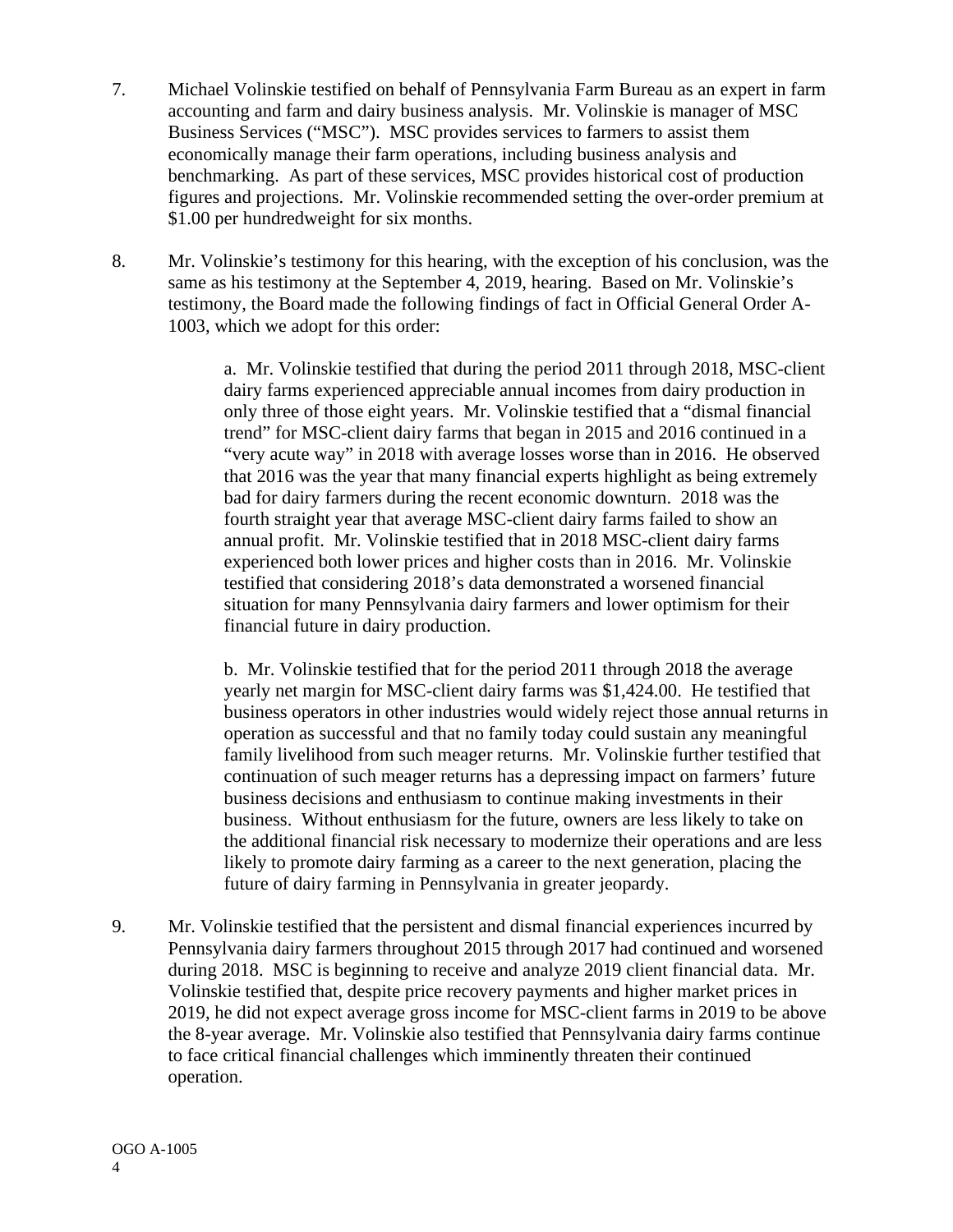- 10. David Graybill testified on behalf of Pennsylvania Farm Bureau. Mr. Graybill is Chairman of Pennsylvania Farm Bureau's Dairy Committee and serves on the Pennsylvania Farm Bureau's Board of Directors. Mr. Graybill operates Red Sunset Farms in Mifflintown. Red Sunset Farms currently milks 64 registered Holsteins and raises around 75 replacement heifers. Mr. Graybill produces corn, soybeans, hay, and small grains, approximately 64 percent of which feed his dairy cattle, with the rest sold on the open market. Red Sunset Farms is a sole proprietorship, with one full time and two part time employees. Mr. Graybill markets his milk to Maryland and Virginia Milk Producers Cooperative, with about two-thirds of his farm's 2019 gross income generated by his milk check. Mr. Graybill recommended that the over-order premium be set at \$1.00 per hundredweight for six months.
- 11. Mr. Graybill places a high priority on managing an environmentally friendly operation and is constantly adding and improving conservation practices to reduce his farm's environmental footprint. He has served as Chairman of Pennsylvania Farm Bureau's Natural and Environmental Resources Committee, serves on the Chesapeake Bay Partnership's Agriculture Workgroup, and served on the Agriculture Workgroup to the Steering Committee responsible for developing Pennsylvania's Chesapeake Bay Watershed Implementation Plan for Phase 3.
- 12. Mr. Graybill is a client of MSC Business Services and fully uses the tax accounting and preparation, business accounting, and business analysis services it provides. Mr. Graybill testified that 2018 was the most recent year that his farm's income and cost was analyzed and compared through MSC's Dairy Profitability Comparison. Red Sunset Farms' total income from all sources in 2018 was substantially higher than comparably sized farms and the top 10 percent. Mr. Graybill testified, though, that total income from milk production was substantially under his farm's production and administrative costs. He also testified that annual gross revenue for 2018 was the lowest generated by his farm during the 2015 through 2019 period, with the farm's total income from all sources at a breakeven level.
- 13. Mr. Graybill testified that the price he received for milk in 2019 was \$2.28 per hundredweight higher than what he received in 2018. He testified that the increased milk revenues, income from crop sales, crop insurance payments, and payments received from USDA's Market Facilitation and Margin Protection Programs helped his farm achieve modest profit in 2019.
- 14. Mr. Graybill testified that due to his farm's smaller size he had to learn to become very efficient and during the tough economic times of 2016 through 2018 had to be even more efficient. Among the efficiency adjustments he implemented, Mr. Graybill testified that buying minerals monthly, rather than in bulk, has reduced the cost of purchased minerals. He also tested different silage varieties of corn, changed the silage he fed his cows, and saw an increase in fat and components, increasing income from milk production.
- 15. Mr. Graybill testified that he regularly replaces cows when their production starts to lag. This allows him to send healthy, high weight cows to market, resulting in a 40 percent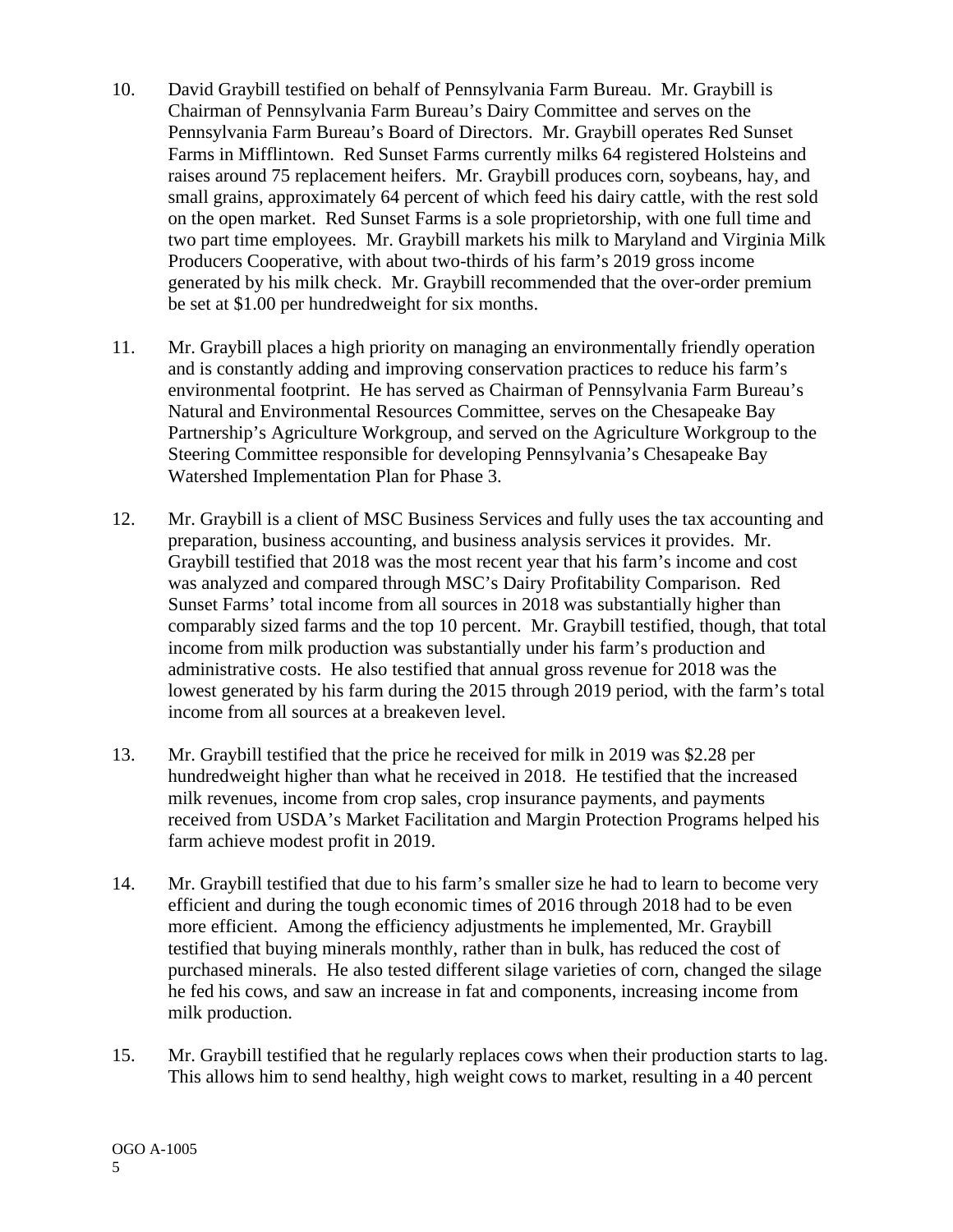cull rate with livestock sales as an income stream. Mr. Graybill prefers to sell cows in their third lactation when they are at 1,600 pounds for maximum sales value.

- 16. Mr. Graybill testified that the last few years have been challenging for the dairy industry, with depressed prices, economic effects of trade wars, and the weather all negatively impacting operations. He testified that if the current trend of increased milk prices doesn't continue or becomes sharply lower, the number of Pennsylvania dairy farms leaving dairying would increase beyond the 370 that ceased operating in 2018. Mr. Graybill also testified that increased federal regulation will increase cost of production, particularly for farms in the Chesapeake Bay Watershed.
- 17. Mr. Graybill did testify that he is starting to see some signs of hope within the dairy industry and on his farm. Recent increases in his income over feed costs and steady costs for purchased feed have allowed him to lift some of his "living lean" measures. However, Mr. Graybill also testified that the increase in milk checks in 2019 was probably not enough to allow many Pennsylvania farmers to recover from the financial losses they've suffered since 2015. He testified that Pennsylvania Farm Bureau believed continuing the over-order premium at \$1.00 per hundredweight would continue to be helpful to dairy farmers.
- 18. Matt Espenshade testified on behalf of the Pennsylvania State Grange. Mr. Espenshade is a seventh-generation dairy farmer from Lancaster County milking 70 cows and farming 260 acres. Mr. Espenshade raises his own forages and replacement heifers. His farm has been owned and operated by his family since 1867. Mr. Espenshade is master of Elizabethtown Area Grange. He is also a member of Mount Joy Farmers Co-Op ("Mount Joy"). Mr. Espenshade recommended that the over-order premium be set at \$1.00 per hundredweight.
- 19. Mr. Espenshade testified that the strengthening of milk prices since the last over-order premium hearing was a welcome and long overdue development for Pennsylvania's dairy farms. He testified that the milk price he received in January 2020 was \$20.07 per hundredweight, exceeding \$20 per hundredweight for the first time since January 2015. Mr. Espenshade also testified that his average 2019 milk price was \$17.05 per hundredweight and his 2019 income over feed costs averaged \$8.01 per hundredweight. He contrasted the 2019 results with 2018, which had the lowest average monthly milk price of the three prior years at \$14.91 per hundredweight.
- 20. Mr. Espenshade testified that the recent positive developments in milk price were welcome but will have come too late for many Pennsylvania dairy farmers. He testified that for the first time in 13 years, annual milk shipments by Mount Joy had decreased in 2019. The Cooperative has also seen five consecutive years of decreased active producers. More than half of Mount Joy's membership is comprised of farms with 65 or fewer cows.
- 21. Mr. Espenshade testified that Mount Joy remains challenged finding markets for its milk, with members assessed a Market Adjustment fee since September 2014. That fee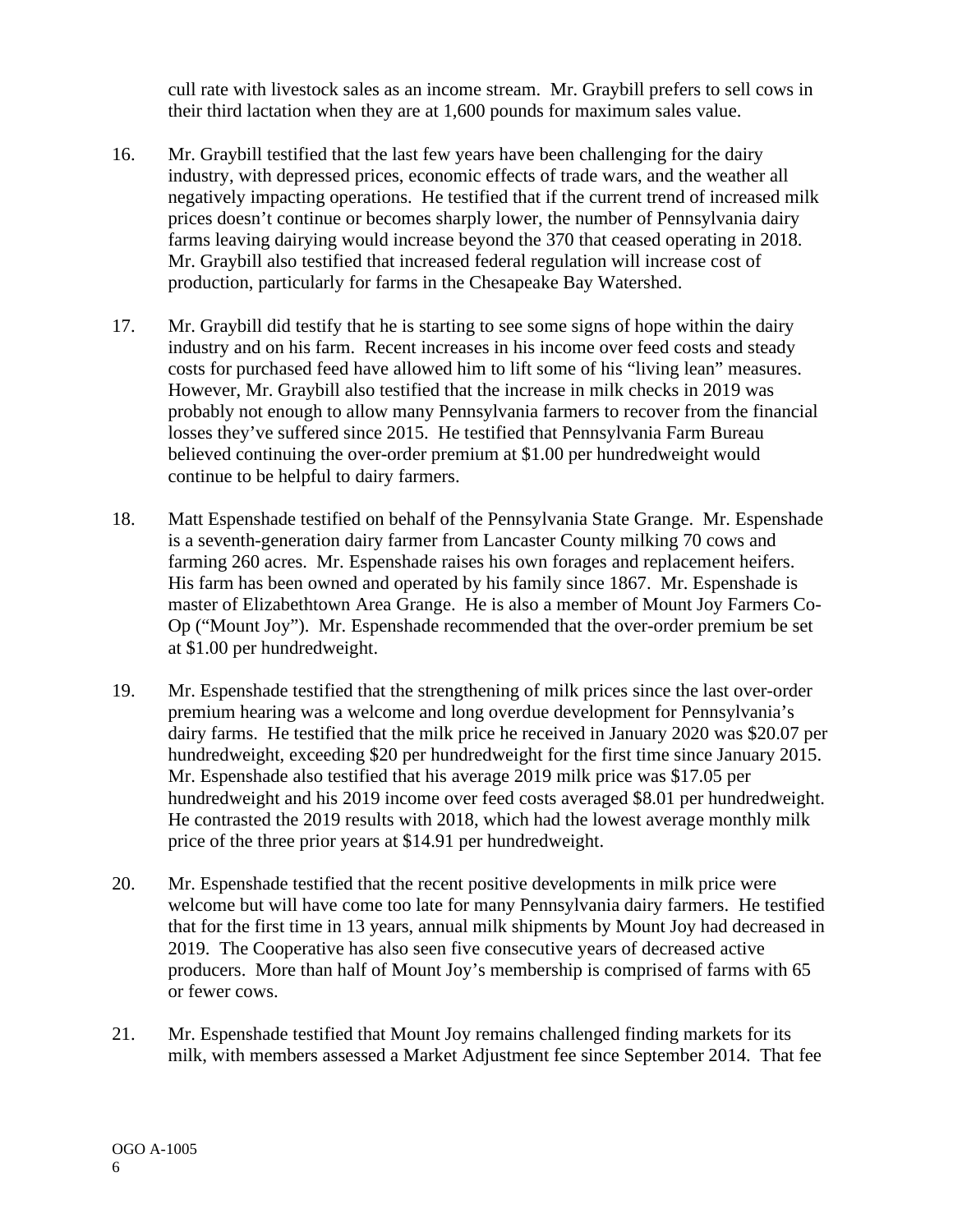is currently \$0.69 per hundredweight, which on his farm equates to almost \$700 lost revenue for January 2020.

- 22. Mr. Espenshade testified that the over-order premium does not just support Pennsylvania farmers, but also supports the businesses on which those farmers depend. He testified that the over-order premium will not spend much time in the average farmer's pocket but will instead help pay down debt and be used in the local community.
- 23. Arden Tewksbury testified on behalf of Progressive Agriculture Organization and the Dairy Subcommittee of the National Family Farm Coalition; he is the manager of Progressive Agriculture Organization and the Chairman of the Dairy Subcommittee. Mr. Tewksbury has been a School Director of the Elk Lake School District for 59 years and was recently elected to the Board of Directors of the Northeastern Educational Intermediate Unit. Mr. Tewksbury testified that one of the benefits of the Intermediate Unit office was being able to obtain the support of the 21 schools in the Intermediate Unit to officially support returning whole milk to the school lunch program. Mr. Tewksbury recommended that the over-order premium be set at \$1.00 per hundredweight.
- 24. Mr. Tewksbury testified that Readington Farms in New Jersey had lowered its premium from \$1.00 per hundredweight to \$0.75 per hundredweight. He also testified that, according to USDA figures, the average Pennsylvania dairy farmer receives a price nearly \$4.00 per hundredweight below the cost of production.
- 25. The Board finds that the over-order premium should be set at \$1.00 per hundredweight from April 1, 2020, through September 30, 2020.

In so finding, the Board first notes that every witness supported establishing the premium at \$1.00 per hundredweight for six months.

We find all of the testimony persuasive and credible. The testimony raised several areas of concern that support a \$1.00 per hundredweight over-order premium. These concerns include, as noted by Mr. Ellinwood, Pennsylvania's decreasing milk production, particularly in comparison to increasing milk production in New York.

The Board is also persuaded by Mr. Volinskie's testimony that Pennsylvania dairy farms continue to face critical financial challenges, and that despite generally better financial conditions in 2019 the average gross income for MSC-client dairy farms will probably not be above the 8-year average. Mr. Graybill's testimony was of a similar nature, with him testifying that the increases in milk checks in 2019 were probably not enough to allow many Pennsylvania dairy farmers to recover from the financial losses they've suffered since 2015. Mr. Espenshade's testimony also noted that recent positive milk price developments will have come too late for many Pennsylvania dairy farmers.

26. The Board finds, as it was put by Mr. Graybill, that continuing the over-order premium at \$1.00 per hundredweight would be helpful to Pennsylvania dairy farmers. Based on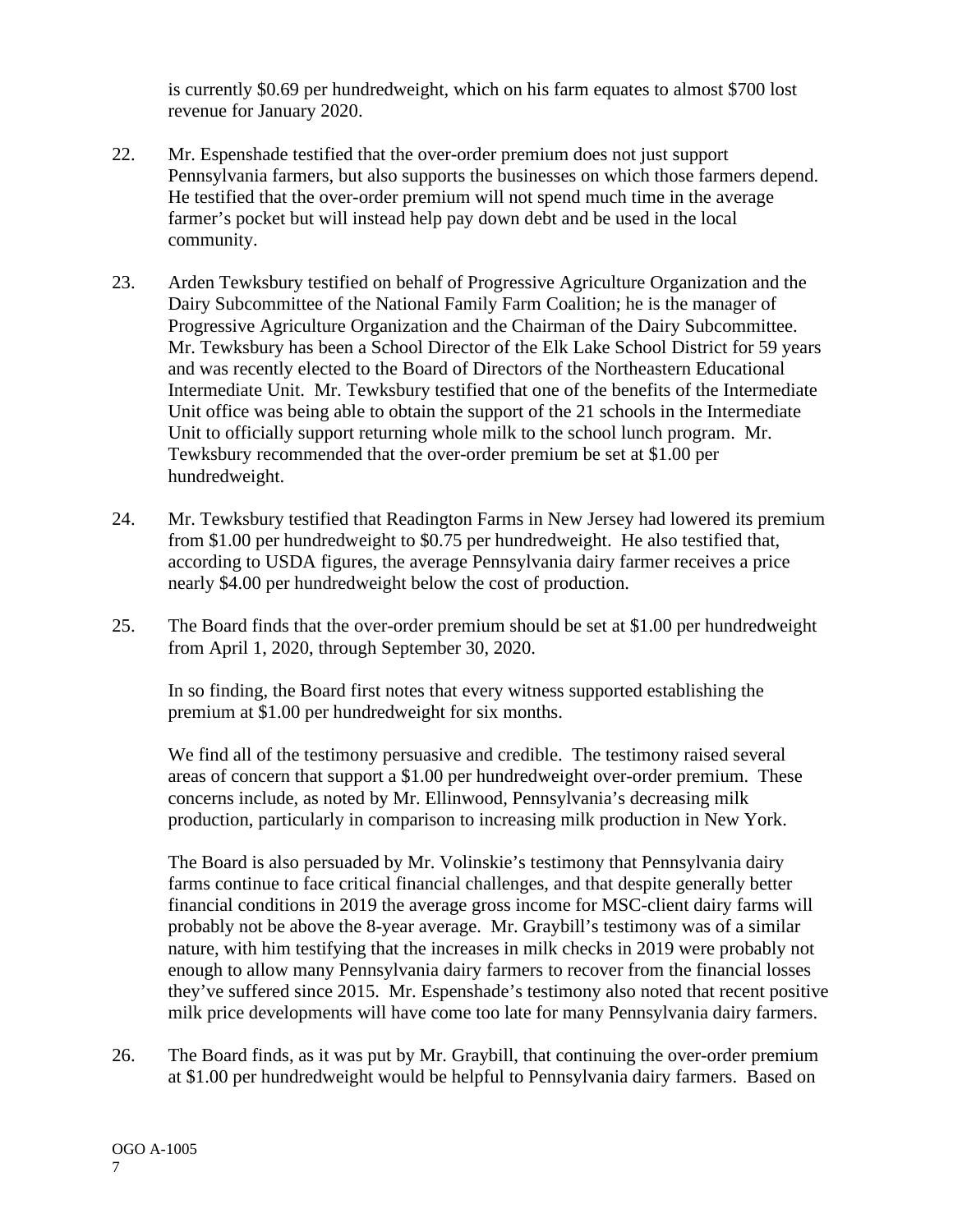the factors discussed in Finding of Fact 25, we find that Pennsylvania dairy farmers continue to need the financial assistance provided by the over-order premium.

## CONCLUSIONS OF LAW

- 1. The March 4, 2020, hearing on the over-order premium was held pursuant to the authority granted to the Board in sections 801 and 803 of the Milk Marketing Law (Law), 31 P.S. §§ 700j-801 and 700j-803.
- 2. The hearing was held following adequate notice and all interested parties were given a reasonable opportunity to be heard.
- 3. All parts of Official General Order No. A-893 not inconsistent with the attached order will continue in effect.
- 4. In accordance with Official General Order No. A-894, milk dealers shall continue to show by line item on their monthly statements to independent producers and cooperatives the specific amount of the Pennsylvania Milk Marketing Board's overorder premium being paid.
- 5. In accordance with Official General Order No. A-894 (Supplemental), the over-order premium will continue to apply only to Class I milk produced, processed, and sold in Pennsylvania.
- 6. In adopting this order, the Board considered the entire record and concludes that the order is supported by a preponderance of credible evidence and is reasonable and appropriate under sections 801 and 803 of the Law.
- 7. The attached order may be amended pursuant to the procedures set out in section 801 of the Law.

PENNSYLVANIA MILK MARKETING BOARD

\_\_\_\_\_\_\_\_\_\_\_\_\_\_\_\_\_\_\_\_\_\_\_\_\_\_\_\_\_\_\_\_\_\_\_\_\_\_\_\_\_\_

folkt MBailes

Robert N. Barley, Chairman

Jomes a Van Blanon

James A. Van Blarcom, Member

Carol a. Hardbærger

Carol A. Hardbarger, PhD, Consumer Member